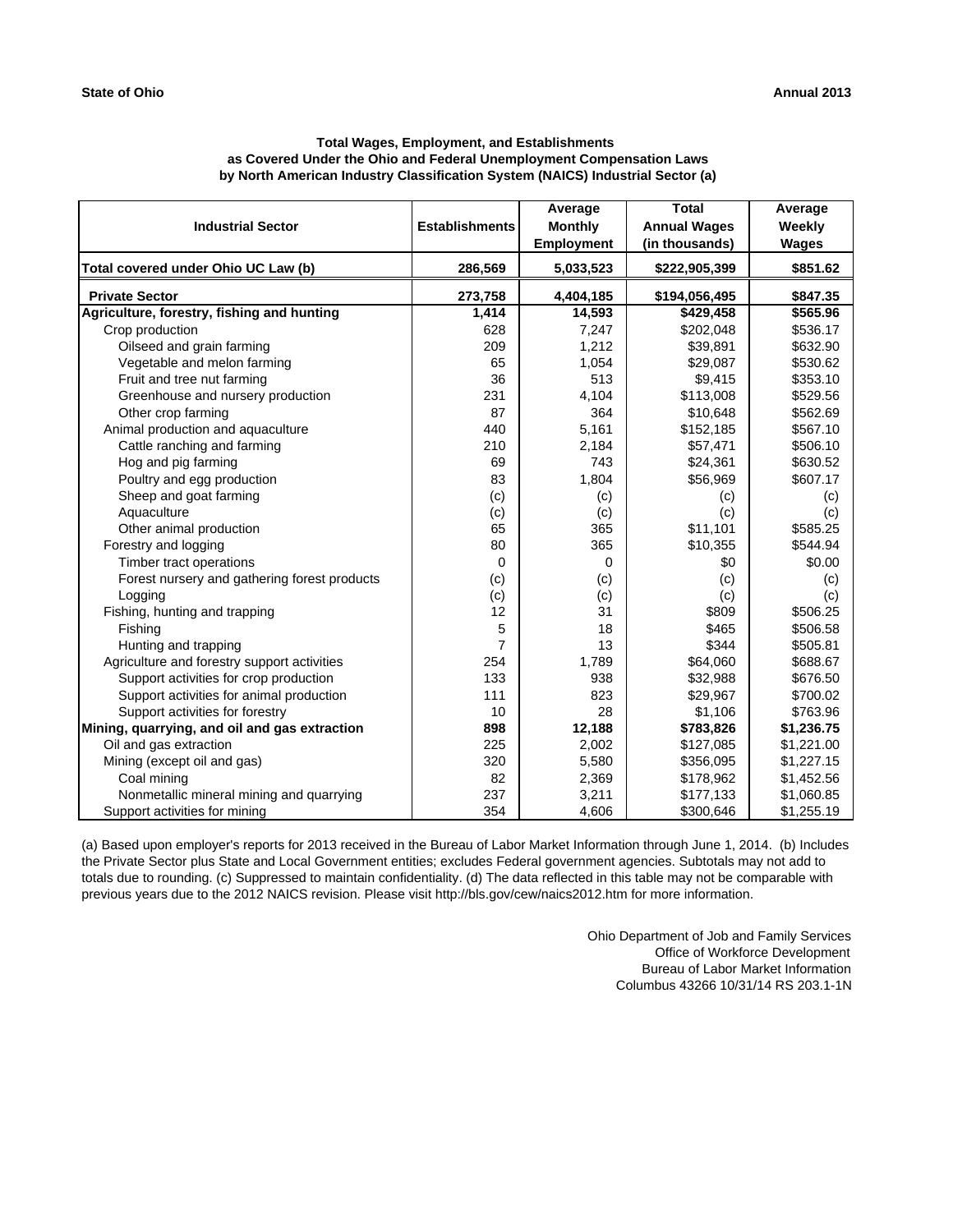|                                               |                       | Average           | Total                  | Average      |
|-----------------------------------------------|-----------------------|-------------------|------------------------|--------------|
| <b>Industrial Sector</b>                      | <b>Establishments</b> | <b>Monthly</b>    | <b>Annual Wages</b>    | Weekly       |
|                                               |                       | <b>Employment</b> | (in thousands)         | <b>Wages</b> |
| <b>Utilities</b>                              | 564                   | 18,779            | $\overline{1,632,713}$ | \$1,671.98   |
| <b>Utilities</b>                              | 564                   | 18,779            | \$1,632,713            | \$1,671.98   |
| Power generation and supply                   | 318                   | 13,548            | \$1,264,078            | \$1,794.35   |
| Natural gas distribution                      | 142                   | 4,064             | \$310,020              | \$1,467.08   |
| Water, sewage and other systems               | 103                   | 1,168             | \$58,615               | \$965.35     |
| <b>Construction</b>                           | 22,646                | 185,822           | \$9,662,302            | \$999.96     |
| Construction of buildings                     | 6,269                 | 41,810            | \$2,191,373            | \$1,007.94   |
| Residential building construction             | 4,547                 | 17,094            | \$714,521              | \$803.87     |
| Nonresidential building construction          | 1,721                 | 24,717            | \$1,476,852            | \$1,149.08   |
| Heavy and civil engineering construction      | 1,413                 | 25,189            | \$1,720,499            | \$1,313.54   |
| Utility system construction                   | 693                   | 13,898            | \$942,344              | \$1,303.92   |
| Land subdivision                              | 130                   | 673               | \$45,088               | \$1,289.17   |
| Highway, street, and bridge construction      | 412                   | 9.055             | \$646,796              | \$1,373.65   |
| Other heavy construction                      | 179                   | 1,563             | \$86,272               | \$1,061.31   |
| Specialty trade contractors                   | 14,965                | 118,823           | \$5,750,430            | \$930.67     |
| Building foundation and exterior contractors  | 3,379                 | 22,842            | \$984,110              | \$828.52     |
| Building equipment contractors                | 5,659                 | 60,786            | \$3,185,783            | \$1,007.88   |
| Building finishing contractors                | 3,282                 | 18,289            | \$763,460              | \$802.79     |
| Other specialty trade contractors             | 2,645                 | 16,906            | \$817,077              | \$929.42     |
| <b>Manufacturing</b>                          | 15,702                | 662,544           | \$36,925,806           | \$1,071.79   |
| Food manufacturing                            | 1,036                 | 57,010            | \$2,720,208            | \$917.60     |
| Animal food manufacturing                     | 84                    | 2,690             | \$158,134              | \$1,130.63   |
| Grain and oilseed milling                     | (c)                   | (c)               | (c)                    | (c)          |
| Sugar and confectionery product manufacturing | 85                    | 2,310             | \$70,234               | \$584.81     |
| Fruit and vegetable preserving and specialty  | 72                    | 12,226            | \$624,734              | \$982.71     |
| Dairy product manufacturing                   | 69                    | 7,244             | \$518,018              | \$1,375.15   |
| Animal slaughtering and processing            | 153                   | 10,717            | \$402,802              | \$722.77     |
| Seafood product preparation and packaging     | (c)                   | (c)               | (c)                    | (c)          |
| Bakeries and tortilla manufacturing           | 425                   | 12,627            | \$479,501              | \$730.27     |
| Other food manufacturing                      | 109                   | 7,431             | \$352,187              | \$911.42     |
| Beverage and tobacco product manufacturing    | 143                   | 6,926             | \$350,750              | \$973.96     |
| <b>Textile mills</b>                          | 58                    | 2,329             | \$123,454              | \$1,019.19   |
| Fiber, yarn, and thread mills                 | 3                     | 8                 | \$223                  | \$559.88     |
| Fabric mills                                  | 24                    | 1,364             | \$58,477               | \$824.60     |
| Textile and fabric finishing mills            | 31                    | 958               | \$64,754               | \$1,299.87   |

(a) Based upon employer's reports for 2013 received in the Bureau of Labor Market Information through June 1, 2014. (b) Includes the Private Sector plus State and Local Government entities; excludes Federal government agencies. Subtotals may not add to totals due to rounding. (c) Suppressed to maintain confidentiality. (d) The data reflected in this table may not be comparable with previous years due to the 2012 NAICS revision. Please visit http://bls.gov/cew/naics2012.htm for more information.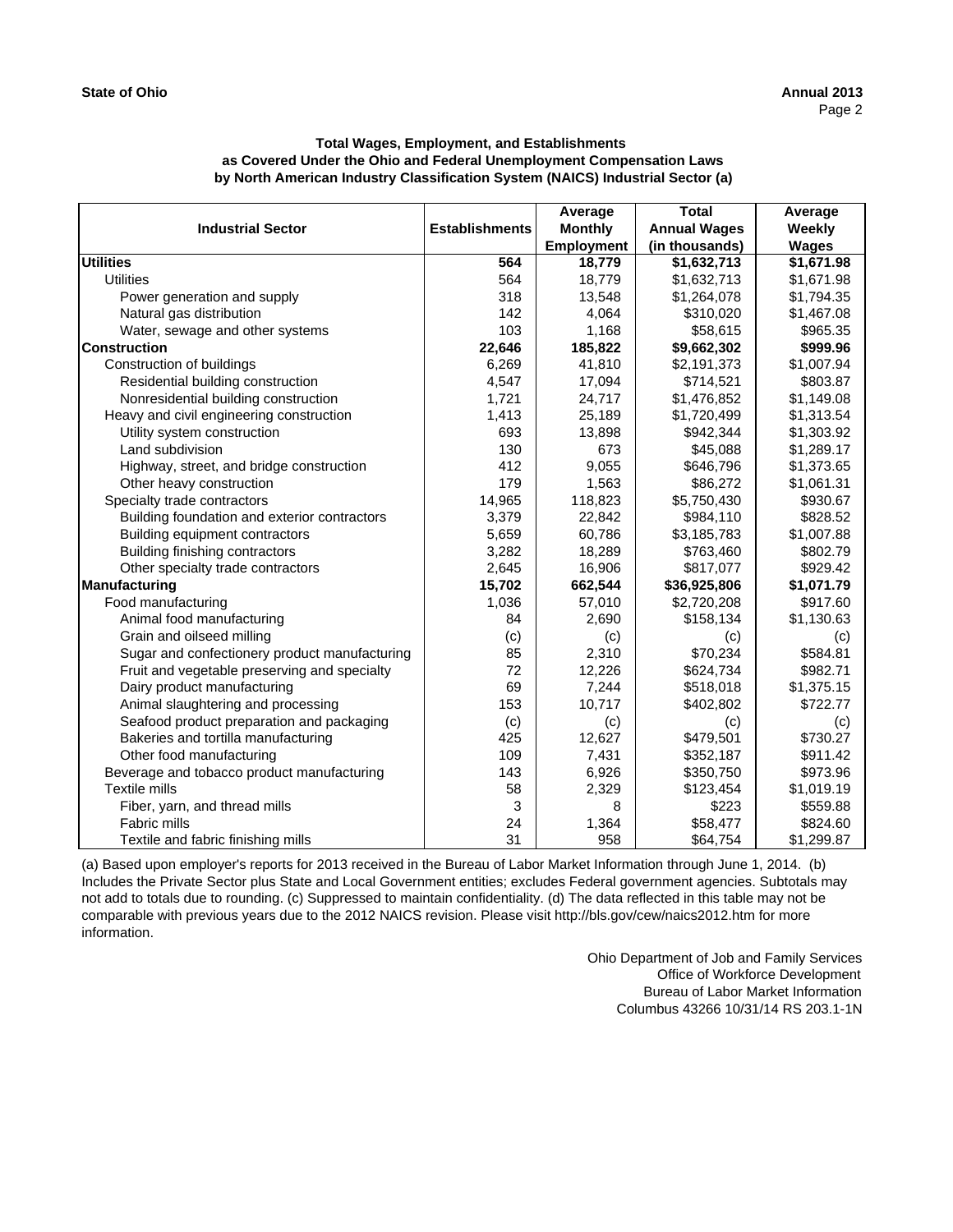| <b>Industrial Sector</b>                    | <b>Establishments</b> | Average<br><b>Monthly</b><br><b>Employment</b> | Total<br><b>Annual Wages</b><br>(in thousands) | Average<br>Weekly<br><b>Wages</b> |
|---------------------------------------------|-----------------------|------------------------------------------------|------------------------------------------------|-----------------------------------|
| Textile product mills                       | 228                   | 2,924                                          | \$91,789                                       | \$603.69                          |
| Textile furnishings mills                   | 45                    | 709                                            | \$25,037                                       | \$679.42                          |
| Other textile product mills                 | 184                   | 2,215                                          | \$66,751                                       | \$579.48                          |
| Apparel manufacturing                       | 71                    | 1,566                                          | \$55,077                                       | \$676.54                          |
| Apparel knitting mills                      | $\mathbf 0$           | 0                                              | 0                                              | 0                                 |
| Cut and sew apparel manufacturing           | 58                    | 1,400                                          | \$48,675                                       | \$668.62                          |
| Accessories and other apparel manufacturing | 13                    | 166                                            | \$6,402                                        | \$743.56                          |
| Leather and allied product manufacturing    | 26                    | 492                                            | \$14,438                                       | \$563.96                          |
| Leather and hide tanning and finishing      | (c)                   | (c)                                            | (c)                                            | (c)                               |
| Footwear manufacturing                      | (c)                   | (c)                                            | (c)                                            | (c)                               |
| Other leather product manufacturing         | 19                    | 443                                            | \$12,566                                       | \$545.67                          |
| Wood product manufacturing                  | 590                   | 11,588                                         | \$405,064                                      | \$672.21                          |
| Sawmills and wood preservation              | 101                   | 1,423                                          | \$48,660                                       | \$657.58                          |
| Plywood and engineered wood product mfg.    | 48                    | 1,633                                          | \$59,490                                       | \$700.79                          |
| Other wood product manufacturing            | 441                   | 8,533                                          | \$296,913                                      | \$669.19                          |
| Paper manufacturing                         | 345                   | 18,953                                         | \$1,069,431                                    | \$1,085.12                        |
| Pulp, paper, and paperboard mills           | 26                    | 2,761                                          | \$195,802                                      | \$1,363.75                        |
| Converted paper product manufacturing       | 319                   | 16,192                                         | \$873,629                                      | \$1,037.62                        |
| Printing and related support activities     | 1,248                 | 21,233                                         | \$889,582                                      | \$805.71                          |
| Petroleum and coal products manufacturing   | 122                   | 4,869                                          | \$424,487                                      | \$1,676.67                        |
| Chemical manufacturing                      | 812                   | 43,568                                         | \$3,190,622                                    | \$1,408.35                        |
| Basic chemical manufacturing                | 182                   | 9,178                                          | \$746,901                                      | \$1,564.92                        |
| Resin, rubber, and artificial fibers mfg.   | 124                   | 5,812                                          | \$447,032                                      | \$1,479.17                        |
| Agricultural chemical manufacturing         | 46                    | 2,119                                          | \$188,586                                      | \$1,711.90                        |
| Pharmaceutical and medicine manufacturing   | 47                    | 5,741                                          | \$438,181                                      | \$1,467.69                        |
| Paint, coating, and adhesive manufacturing  | 127                   | 7,670                                          | \$526,592                                      | \$1,320.23                        |
| Soap, cleaning compound, and toiletry mfg.  | 121                   | 7,918                                          | \$528,560                                      | \$1,283.77                        |
| Other chemical product and preparation mfg. | 164                   | 5,129                                          | \$314,769                                      | \$1,180.15                        |
| Plastics and rubber products manufacturing  | 881                   | 53,935                                         | \$2,494,954                                    | \$889.58                          |
| Plastics product manufacturing              | 684                   | 40,843                                         | \$1,811,927                                    | \$853.15                          |
| Rubber product manufacturing                | 197                   | 13,092                                         | \$683,027                                      | \$1,003.27                        |
| Nonmetallic mineral product manufacturing   | 723                   | 25,260                                         | \$1,391,655                                    | \$1,059.50                        |
| Clay product and refractory manufacturing   | 112                   | 4,824                                          | \$220,726                                      | \$879.92                          |
| Glass and glass product manufacturing       | 91                    | 7,573                                          | \$456,927                                      | \$1,160.38                        |
| Cement and concrete product manufacturing   | 315                   | 5,171                                          | \$234,244                                      | \$871.17                          |

(a) Based upon employer's reports for 2013 received in the Bureau of Labor Market Information through June 1, 2014. (b) Includes the Private Sector plus State and Local Government entities; excludes Federal government agencies. Subtotals may not add to totals due to rounding. (c) Suppressed to maintain confidentiality. (d) The data reflected in this table may not be comparable with previous years due to the 2012 NAICS revision. Please visit http://bls.gov/cew/naics2012.htm for more information.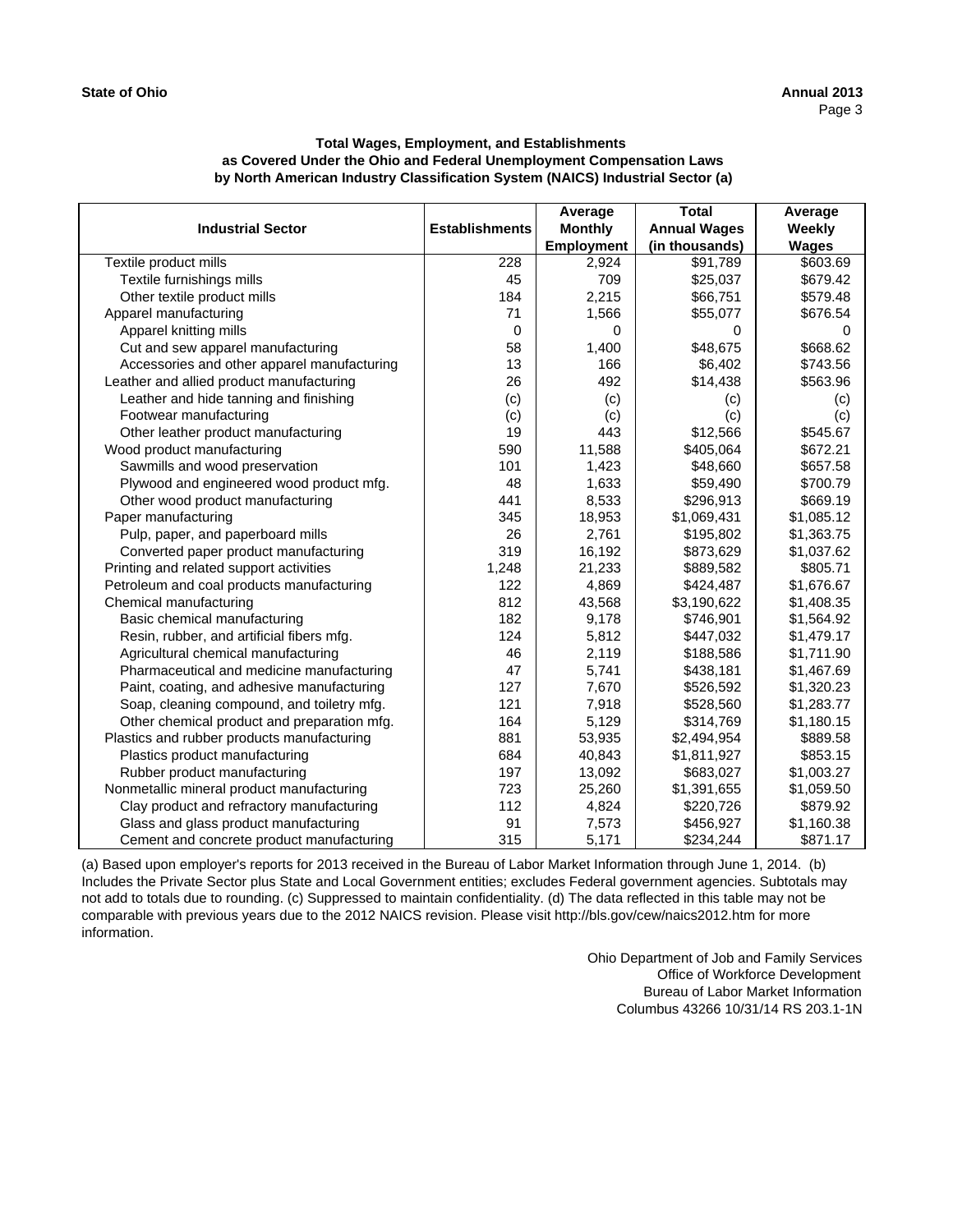|                                               |                       | Average           | <b>Total</b>        | Average      |
|-----------------------------------------------|-----------------------|-------------------|---------------------|--------------|
| <b>Industrial Sector</b>                      | <b>Establishments</b> | <b>Monthly</b>    | <b>Annual Wages</b> | Weekly       |
|                                               |                       | <b>Employment</b> | (in thousands)      | <b>Wages</b> |
| Lime and gypsum product manufacturing         | 18                    | 671               | \$36,768            | \$1,053.90   |
| Other nonmetallic mineral products            | 186                   | 7,021             | \$442,989           | \$1,213.33   |
| Primary metal manufacturing                   | 447                   | 38,908            | \$2,417,485         | \$1,194.88   |
| Iron and steel mills and ferroalloy mfg.      | 60                    | 9.240             | \$714,408           | \$1,486.88   |
| Steel product mfg. from purchased steel       | 93                    | 7,095             | \$431,812           | \$1,170.42   |
| Alumina and aluminum production               | 47                    | 3,723             | \$170,130           | \$878.73     |
| Other nonferrous metal production             | 53                    | 5,792             | \$389,278           | \$1,292.44   |
| Foundries                                     | 196                   | 13,057            | \$711,857           | \$1,048.42   |
| Fabricated metal product manufacturing        | 3,666                 | 102,272           | \$5,301,772         | \$996.92     |
| Forging and stamping                          | 244                   | 11,026            | \$584,008           | \$1,018.56   |
| Cutlery and handtool manufacturing            | 75                    | 3,691             | \$172,762           | \$900.13     |
| Architectural and structural metals mfg.      | 652                   | 16,224            | \$764,383           | \$906.06     |
| Boiler, tank, and shipping container mfg.     | 112                   | 8,268             | \$550,543           | \$1,280.60   |
| Hardware manufacturing                        | 32                    | 1,073             | \$47,186            | \$845.42     |
| Spring and wire product manufacturing         | 85                    | 2,515             | \$113,007           | \$863.96     |
| Machine shops and threaded product mfg.       | 1,605                 | 25,205            | \$1,192,544         | \$909.88     |
| Coating, engraving, and heat treating metals  | 496                   | 12,606            | \$574,965           | \$877.15     |
| Other fabricated metal product manufacturing  | 366                   | 21,664            | \$1,302,374         | \$1,156.12   |
| Machinery manufacturing                       | 1,883                 | 75,606            | \$4,464,597         | \$1,135.60   |
| Ag., construction, and mining machinery mfg.  | 105                   | 5,799             | \$291,884           | \$967.90     |
| Industrial machinery manufacturing            | 251                   | 9,344             | \$546,307           | \$1,124.38   |
| Commercial and service industry machinery     | 94                    | 3,514             | \$187,937           | \$1,028.42   |
| HVAC and commercial refrigeration equipment   | 85                    | 6,857             | \$400,905           | \$1,124.31   |
| Metalworking machinery manufacturing          | 869                   | 22,323            | \$1,238,741         | \$1,067.13   |
| Turbine and power transmission equipment mfg. | 74                    | 4,067             | \$256,586           | \$1,213.19   |
| Other general purpose machinery manufacturing | 406                   | 23,701            | \$1,542,237         | \$1,251.35   |
| Computer and electronic product manufacturing | 549                   | 19,978            | \$1,264,994         | \$1,217.69   |
| Computer and peripheral equipment mfg.        | 22                    | 1,399             | \$82,421            | \$1,133.17   |
| Communications equipment manufacturing        | 50                    | 2,032             | \$162,361           | \$1,536.25   |
| Audio and video equipment manufacturing       | 12                    | 197               | \$9,417             | \$919.62     |
| Semiconductor and electronic component mfg.   | 154                   | 6,205             | \$360,695           | \$1,117.96   |
| Electronic instrument manufacturing           | 297                   | 9,862             | \$625,392           | \$1,219.54   |
| Magnetic media manufacturing and reproducing  | 14                    | 284               | \$24,709            | \$1,675.10   |
| Electrical equipment and appliance mfg.       | 377                   | 27,633            | \$1,600,854         | \$1,114.12   |
| Electric lighting equipment manufacturing     | 55                    | 2,946             | \$195,937           | \$1,279.04   |

(a) Based upon employer's reports for 2013 received in the Bureau of Labor Market Information through June 1, 2014. (b) Includes the Private Sector plus State and Local Government entities; excludes Federal government agencies. Subtotals may not add to totals due to rounding. (c) Suppressed to maintain confidentiality. (d) The data reflected in this table may not be comparable with previous years due to the 2012 NAICS revision. Please visit http://bls.gov/cew/naics2012.htm for more information.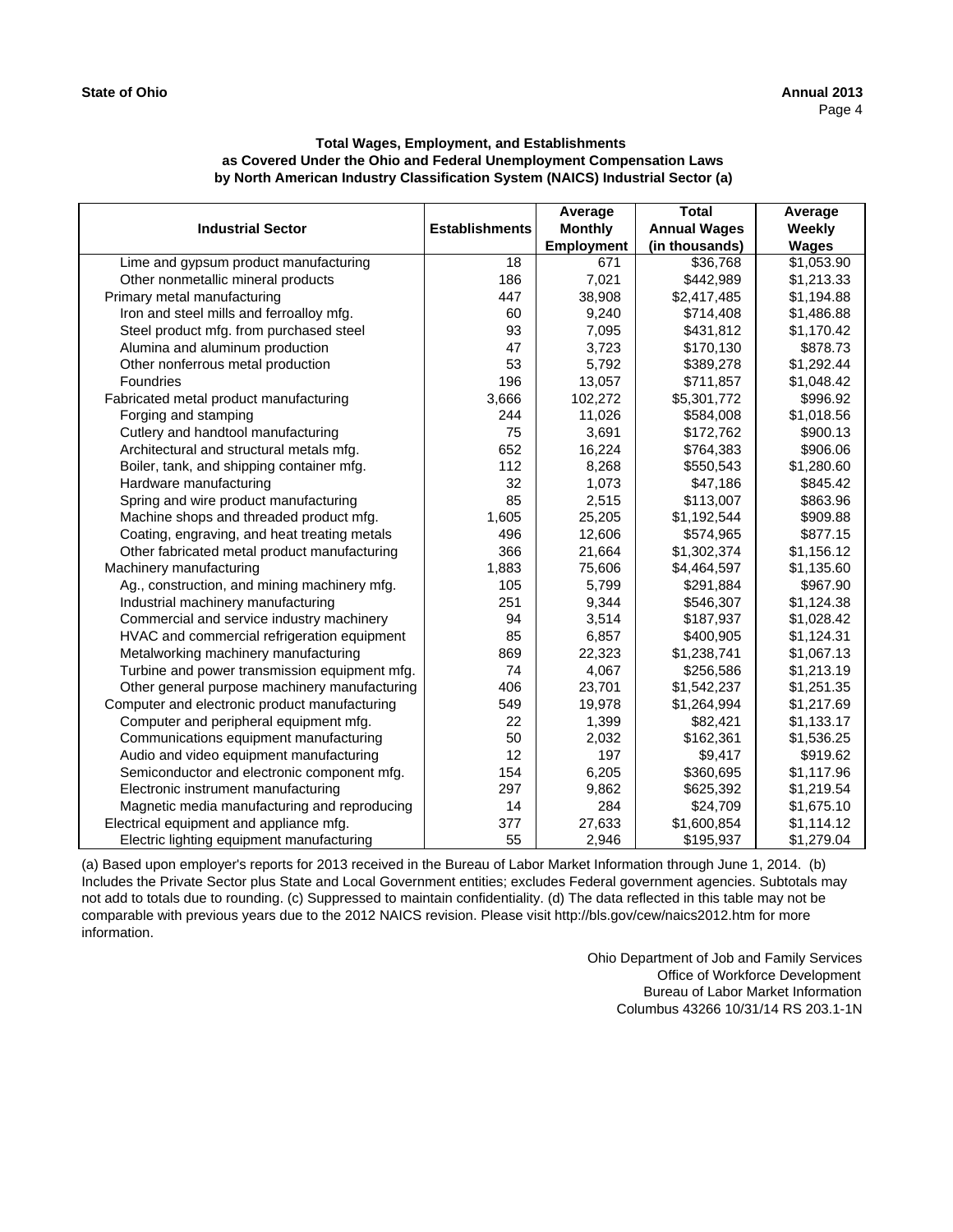| <b>Industrial Sector</b>                      | <b>Establishments</b> | Average<br><b>Monthly</b> | <b>Total</b><br><b>Annual Wages</b> | Average<br>Weekly |
|-----------------------------------------------|-----------------------|---------------------------|-------------------------------------|-------------------|
|                                               |                       | <b>Employment</b>         | (in thousands)                      | <b>Wages</b>      |
| Household appliance manufacturing             | 24                    | 9,749                     | \$475,800                           | \$938.56          |
| Electrical equipment manufacturing            | 173                   | 8,357                     | \$559,380                           | \$1,287.29        |
| Other electrical equipment and component mfg. | 126                   | 6,581                     | \$369,736                           | \$1,080.40        |
| Transportation equipment manufacturing        | 784                   | 111,030                   | \$7,076,116                         | \$1,225.62        |
| Motor vehicle manufacturing                   | 24                    | 20,721                    | \$1,538,267                         | \$1,427.62        |
| Motor vehicle body and trailer manufacturing  | 96                    | 7,537                     | \$324,471                           | \$827.88          |
| Motor vehicle parts manufacturing             | 479                   | 65,116                    | \$3,628,673                         | \$1,071.67        |
| Aerospace product and parts manufacturing     | 128                   | 16,267                    | \$1,500,274                         | \$1,773.58        |
| Railroad rolling stock manufacturing          | 12                    | 246                       | \$10,820                            | \$845.25          |
| Ship and boat building                        | 13                    | 148                       | \$5,754                             | \$747.69          |
| Other transportation equipment manufacturing  | 33                    | 994                       | \$67,856                            | \$1,312.58        |
| Furniture and related product manufacturing   | 688                   | 14,165                    | \$591,552                           | \$803.13          |
| Household and institutional furniture mfg.    | 493                   | 10,003                    | \$408,987                           | \$786.25          |
| Office furniture and fixtures manufacturing   | 173                   | 3,369                     | \$149,547                           | \$853.60          |
| Other furniture related product manufacturing | 23                    | 792                       | \$33,019                            | \$801.65          |
| Miscellaneous manufacturing                   | 1,026                 | 22,303                    | \$986,924                           | \$850.98          |
| Medical equipment and supplies manufacturing  | 394                   | 10,147                    | \$476,165                           | \$902.40          |
| Other miscellaneous manufacturing             | 632                   | 12,156                    | \$510,759                           | \$808.04          |
| <b>Wholesale trade</b>                        | 23,018                | 227,198                   | \$14,287,380                        | \$1,209.33        |
| Merchant wholesalers, durable goods           | 10,032                | 124,782                   | \$7,538,692                         | \$1,161.83        |
| Motor vehicle and parts merchant wholesalers  | 841                   | 14,410                    | \$680,455                           | \$908.13          |
| Furniture and furnishing merchant wholesalers | 262                   | 2,956                     | \$160,085                           | \$1,041.35        |
| Lumber and const. supply merchant wholesalers | 664                   | 6,663                     | \$335,935                           | \$969.58          |
| Commercial equip. merchant wholesalers        | 1,855                 | 23,775                    | \$1,874,529                         | \$1,516.25        |
| Metal and mineral merchant wholesalers        | 570                   | 9,757                     | \$583,335                           | \$1,149.79        |
| Electric goods merchant wholesalers           | 959                   | 11,349                    | \$735,005                           | \$1,245.44        |
| Hardware and plumbing merchant wholesalers    | 818                   | 10,903                    | \$638,027                           | \$1,125.35        |
| Machinery and supply merchant wholesalers     | 2,917                 | 31,319                    | \$1,917,704                         | \$1,177.54        |
| Misc. durable goods merchant wholesalers      | 1,148                 | 13,650                    | \$613,616                           | \$864.48          |
| Merchant wholesalers, nondurable goods        | 4,184                 | 67,313                    | \$3,875,889                         | \$1,107.33        |
| Paper and paper product merchant wholesalers  | 409                   | 5,031                     | \$328,946                           | \$1,257.31        |
| Druggists' goods merchant wholesalers         | 368                   | 7,267                     | \$575,071                           | \$1,521.73        |
| Apparel and piece goods merchant wholesalers  | 169                   | 1,358                     | \$74,938                            | \$1,060.94        |
| Grocery and Related Product Wholesalers       | 1,017                 | 23,695                    | \$1,153,663                         | \$936.31          |
| Farm product raw material merch. whls.        | 230                   | 3,097                     | \$130,571                           | \$810.69          |

(a) Based upon employer's reports for 2013 received in the Bureau of Labor Market Information through June 1, 2014. (b) Includes the Private Sector plus State and Local Government entities; excludes Federal government agencies. Subtotals may not add to totals due to rounding. (c) Suppressed to maintain confidentiality. (d) The data reflected in this table may not be comparable with previous years due to the 2012 NAICS revision. Please visit http://bls.gov/cew/naics2012.htm for more information.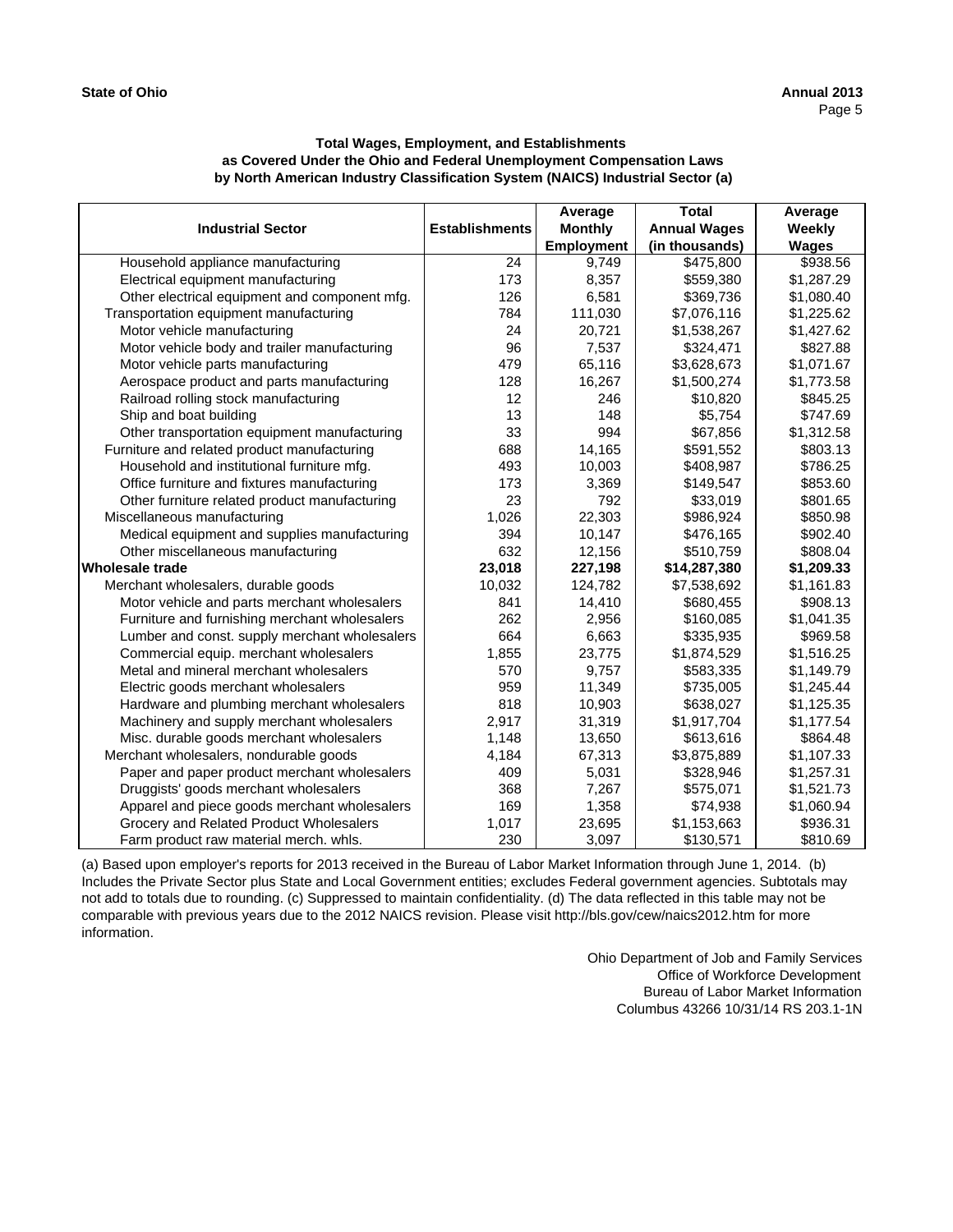|                                               |                       | Average           | <b>Total</b>        | Average      |
|-----------------------------------------------|-----------------------|-------------------|---------------------|--------------|
| <b>Industrial Sector</b>                      | <b>Establishments</b> | <b>Monthly</b>    | <b>Annual Wages</b> | Weekly       |
|                                               |                       | <b>Employment</b> | (in thousands)      | <b>Wages</b> |
| Chemical merchant wholesalers                 | 706                   | 8.153             | \$676,542           | \$1,595.77   |
| Petroleum merchant wholesalers                | 278                   | 3,041             | \$181,213           | \$1,146.15   |
| Alcoholic beverage merchant wholesalers       | 150                   | 5,605             | \$284,968           | \$977.69     |
| Misc. nondurable goods merchant wholesalers   | 858                   | 10,064            | \$469,975           | \$898.04     |
| Electronic markets and agents and brokers     | 8,803                 | 35,104            | \$2,872,800         | \$1,573.77   |
| <b>Retail trade</b>                           | 36,017                | 562,838           | \$14,340,607        | \$489.98     |
| Motor vehicle and parts dealers               | 4,583                 | 72,230            | \$2,937,908         | \$782.21     |
| Automobile dealers                            | 1.770                 | 44,559            | \$2,087,388         | \$900.87     |
| Other motor vehicle dealers                   | 439                   | 4,280             | \$152,822           | \$686.71     |
| Auto parts, accessories, and tire stores      | 2,374                 | 23,391            | \$697,698           | \$573.62     |
| Furniture and home furnishings stores         | 1,470                 | 13,248            | \$398,917           | \$579.08     |
| <b>Furniture stores</b>                       | 643                   | 6,734             | \$224,850           | \$642.15     |
| Home furnishings stores                       | 828                   | 6,514             | \$174,066           | \$513.87     |
| Electronics and appliance stores              | 1.754                 | 16,894            | \$612,125           | \$696.81     |
| Building material and garden supply stores    | 2,858                 | 48,109            | \$1,378,126         | \$550.88     |
| Building material and supplies dealers        | 2,060                 | 41,341            | \$1,188,259         | \$552.75     |
| Lawn and garden equipment and supplies stores | 799                   | 6,769             | \$189,867           | \$539.44     |
| Food and beverage stores                      | 5,066                 | 105,767           | \$2,145,351         | \$390.08     |
| Grocery stores                                | 3,333                 | 94,653            | \$1,945,051         | \$395.17     |
| Specialty food stores                         | 742                   | 6,613             | \$130,957           | \$380.85     |
| Beer, wine, and liquor stores                 | 991                   | 4,501             | \$69,343            | \$296.25     |
| Health and personal care stores               | 3,522                 | 36,181            | \$1,187,811         | \$631.35     |
| Gasoline stations                             | 3,739                 | 34,547            | \$618,774           | \$344.44     |
| Clothing and clothing accessories stores      | 3,902                 | 42,143            | \$828,728           | \$378.15     |
| Clothing stores                               | 2,508                 | 31,634            | \$569,124           | \$345.98     |
| Shoe stores                                   | 646                   | 5,857             | \$104,240           | \$342.27     |
| Jewelry, luggage, and leather goods stores    | 748                   | 4,653             | \$155,364           | \$642.15     |
| Sporting goods, hobby, book, and music stores | 1,809                 | 20,947            | \$360,075           | \$330.58     |
| Sporting goods and musical instrument stores  | 1,545                 | 18,259            | \$318,159           | \$335.08     |
| Book, periodical, and music stores            | 264                   | 2,688             | \$41,916            | \$299.92     |
| General merchandise stores                    | 2,322                 | 117,175           | \$2,310,656         | \$379.23     |
| Department stores                             | 502                   | 44,733            | \$776,716           | \$333.90     |
| Other general merchandise stores              | 1,821                 | 72,442            | \$1,533,940         | \$407.21     |
| Miscellaneous store retailers                 | 3,757                 | 29,995            | \$608,977           | \$390.44     |
| <b>Florists</b>                               | 588                   | 2,912             | \$44,680            | \$295.10     |

(a) Based upon employer's reports for 2013 received in the Bureau of Labor Market Information through June 1, 2014. (b) Includes the Private Sector plus State and Local Government entities; excludes Federal government agencies. Subtotals may not add to totals due to rounding. (c) Suppressed to maintain confidentiality. (d) The data reflected in this table may not be comparable with previous years due to the 2012 NAICS revision. Please visit http://bls.gov/cew/naics2012.htm for more information.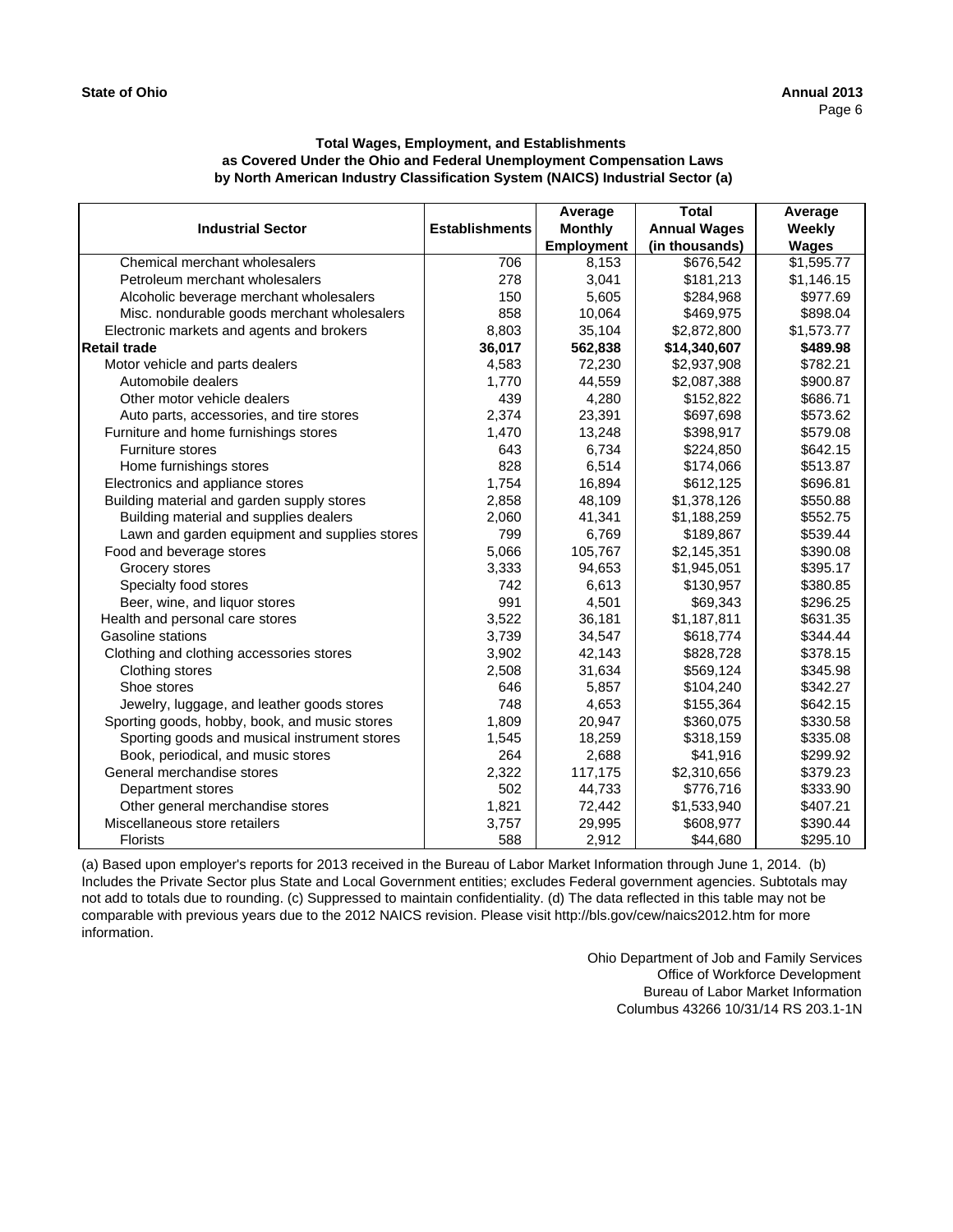| <b>Industrial Sector</b>                     | <b>Establishments</b> | Average<br><b>Monthly</b><br><b>Employment</b> | <b>Total</b><br><b>Annual Wages</b><br>(in thousands) | Average<br>Weekly<br><b>Wages</b> |
|----------------------------------------------|-----------------------|------------------------------------------------|-------------------------------------------------------|-----------------------------------|
| Office supplies, stationery, and gift stores | 1,067                 | 9,438                                          | \$207,543                                             | \$422.90                          |
| Used merchandise stores                      | 616                   | 6,906                                          | \$119,857                                             | \$333.77                          |
| Other miscellaneous store retailers          | 1,487                 | 10,740                                         | \$236,897                                             | \$424.19                          |
| Nonstore retailers                           | 1,236                 | 25,602                                         | \$953,160                                             | \$715.96                          |
| Electronic shopping and mail-order houses    | 609                   | 15,098                                         | \$596,573                                             | \$759.88                          |
| Vending machine operators                    | 234                   | 5,412                                          | \$142,687                                             | \$507.02                          |
| Direct selling establishments                | 394                   | 5,092                                          | \$213,900                                             | \$807.81                          |
| <b>Transportation and warehousing</b>        | 7,865                 | 165,445                                        | \$7,400,837                                           | \$860.25                          |
| Air transportation                           | 134                   | 10,317                                         | \$852,356                                             | \$1,588.87                        |
| Scheduled air transportation                 | 44                    | 4,883                                          | \$265,222                                             | \$1,044.44                        |
| Nonscheduled air transportation              | 90                    | 5,433                                          | \$587,135                                             | \$2,078.21                        |
| Rail transportation                          | (c)                   | (c)                                            | (c)                                                   | (c)                               |
| Water transportation                         | 43                    | 626                                            | \$44,775                                              | \$1,376.42                        |
| Sea, coastal, and Great Lakes transportation | 26                    | 427                                            | \$32,303                                              | \$1,453.71                        |
| Inland water transportation                  | 17                    | 198                                            | \$12,472                                              | \$1,209.79                        |
| Truck transportation                         | 4,519                 | 65,857                                         | \$2,957,274                                           | \$863.56                          |
| General freight trucking                     | 2,955                 | 50,174                                         | \$2,272,094                                           | \$870.85                          |
| Specialized freight trucking                 | 1,564                 | 15,683                                         | \$685,180                                             | \$840.19                          |
| Transit and ground passenger transportation  | 434                   | 9,218                                          | \$193,718                                             | \$404.12                          |
| Urban transit systems                        | 10                    | 134                                            | \$3,108                                               | \$446.25                          |
| Interurban and rural bus transportation      | 11                    | 306                                            | \$8,311                                               | \$521.62                          |
| Taxi and limousine service                   | 145                   | 1,374                                          | \$24,055                                              | \$336.79                          |
| School and employee bus transportation       | 77                    | 4,074                                          | \$86,466                                              | \$408.13                          |
| Charter bus industry                         | 43                    | 921                                            | \$22,374                                              | \$467.00                          |
| Other ground passenger transportation        | 150                   | 2,409                                          | \$49,404                                              | \$394.40                          |
| Pipeline transportation                      | 109                   | 1,074                                          | \$98,155                                              | \$1,758.35                        |
| Pipeline transportation of crude oil         | 27                    | 514                                            | \$51,197                                              | \$1,914.56                        |
| Pipeline transportation of natural gas       | 38                    | 314                                            | \$23,972                                              | \$1,466.21                        |
| Other pipeline transportation                | 44                    | 245                                            | \$22,985                                              | \$1,805.40                        |
| Scenic and sightseeing transportation        | 26                    | 259                                            | \$6,082                                               | \$452.42                          |
| Scenic and sightseeing transportation, land  | 9                     | 152                                            | \$4,129                                               | \$524.15                          |
| Scenic and sightseeing transportation, water | (c)                   | (c)                                            | (c)                                                   | (c)                               |
| Scenic and sightseeing transportation, other | (c)                   | (c)                                            | (c)                                                   | (c)                               |
| Support activities for transportation        | 1,272                 | 18,097                                         | \$807,658                                             | \$858.27                          |
| Support activities for air transportation    | 191                   | 4,267                                          | \$204,382                                             | \$921.08                          |

(a) Based upon employer's reports for 2013 received in the Bureau of Labor Market Information through June 1, 2014. (b) Includes the Private Sector plus State and Local Government entities; excludes Federal government agencies. Subtotals may not add to totals due to rounding. (c) Suppressed to maintain confidentiality. (d) The data reflected in this table may not be comparable with previous years due to the 2012 NAICS revision. Please visit http://bls.gov/cew/naics2012.htm for more information.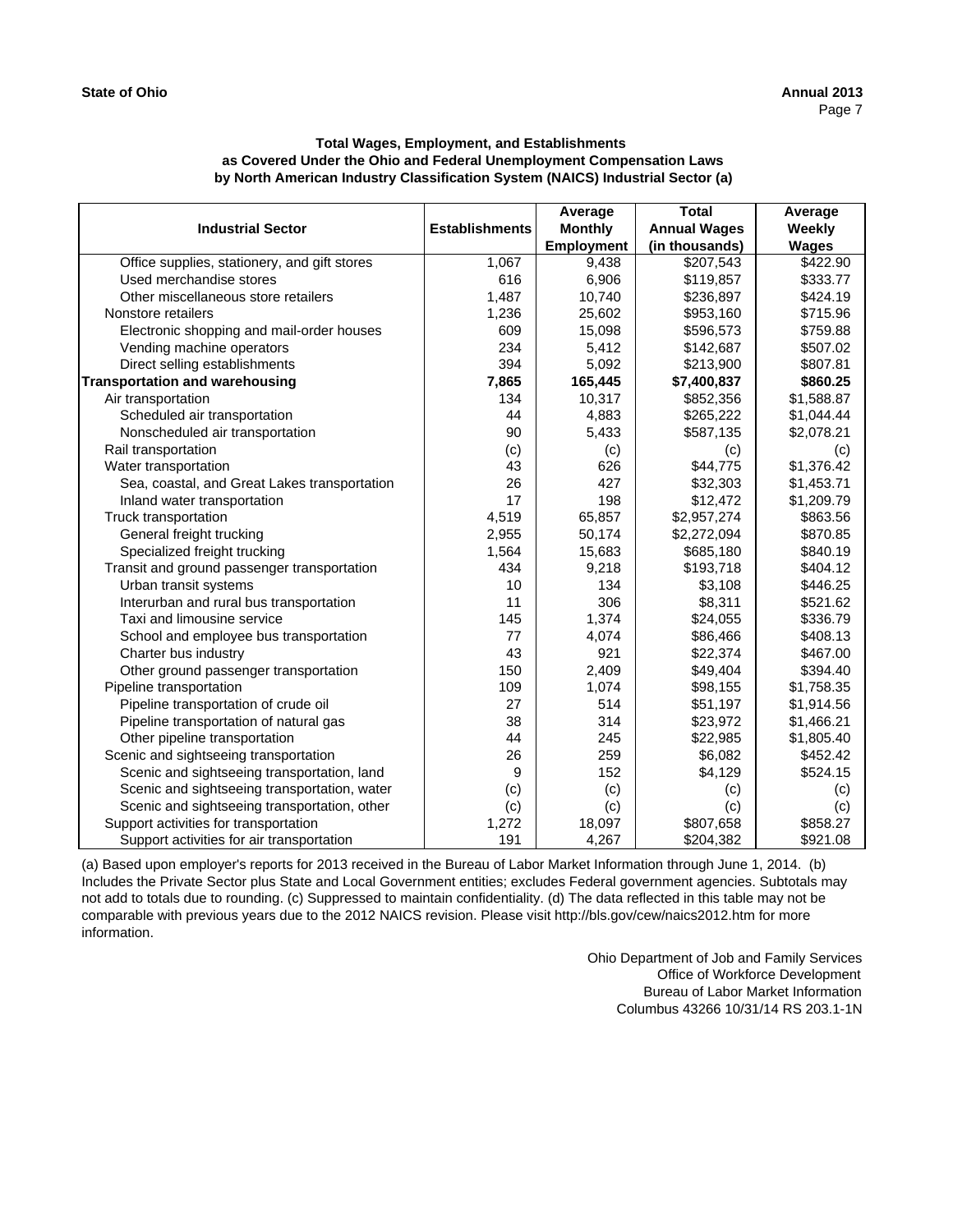| <b>Industrial Sector</b>                      | <b>Establishments</b> | Average<br><b>Monthly</b> | <b>Total</b><br><b>Annual Wages</b> | Average<br>Weekly |
|-----------------------------------------------|-----------------------|---------------------------|-------------------------------------|-------------------|
|                                               |                       | <b>Employment</b>         | (in thousands)                      | <b>Wages</b>      |
| Support activities for rail transportation    | 60                    | 1,070                     | \$45,815                            | \$823.67          |
| Support activities for water transportation   | 34                    | 861                       | \$39,894                            | \$891.21          |
| Support activities for road transportation    | 363                   | 2.747                     | \$85,216                            | \$596.65          |
| Freight transportation arrangement            | 502                   | 7,045                     | \$367,135                           | \$1,002.12        |
| Other support activities for transportation   | 122                   | 2,107                     | \$65,216                            | \$595.19          |
| Postal service                                | (c)                   | (c)                       | (c)                                 | (c)               |
| Couriers and messengers                       | 593                   | 20,178                    | \$803,553                           | \$765.83          |
| Couriers and express delivery services        | 390                   | 18,736                    | \$756,072                           | \$776.06          |
| Local messengers and local delivery           | 203                   | 1,442                     | \$47,481                            | \$633.04          |
| Warehousing and storage                       | 723                   | 39,728                    | \$1,633,710                         | \$790.83          |
| Information                                   | 4,261                 | 75,289                    | \$4,643,069                         | \$1,185.96        |
| Publishing industries (except internet)       | 1,243                 | 25,153                    | \$1,608,133                         | \$1,229.48        |
| Newspaper, book, and directory publishers     | 691                   | 19,560                    | \$1,125,740                         | \$1,106.79        |
| Software publishers                           | 552                   | 5,593                     | \$482,393                           | \$1,658.56        |
| Motion picture and sound recording industries | 492                   | 5,286                     | \$111,794                           | \$406.73          |
| Motion picture and video industries           | 440                   | 5,083                     | \$103,119                           | \$390.17          |
| Sound recording industries                    | 52                    | 203                       | \$8,675                             | \$821.12          |
| Broadcasting (except internet)                | 237                   | 6,527                     | \$359,365                           | \$1,058.81        |
| Radio and television broadcasting             | 222                   | 6,372                     | \$353,257                           | \$1,066.10        |
| Cable and other subscription programming      | 14                    | 155                       | \$6,108                             | \$759.02          |
| Telecommunications                            | 1,466                 | 26,721                    | \$1,764,987                         | \$1,270.25        |
| Wired telecommunications carriers             | 923                   | 20,154                    | \$1,333,492                         | \$1,272.42        |
| Wireless telecommunications carriers          | 292                   | 3,428                     | \$206,928                           | \$1,160.98        |
| Satellite telecommunications                  | 22                    | 56                        | \$6,594                             | \$2,278.08        |
| Other telecommunications                      | 230                   | 3,084                     | \$217,972                           | \$1,359.27        |
| Data processing, hosting and related services | 393                   | 5,838                     | \$350,609                           | \$1,154.98        |
| Other information services                    | 431                   | 5,764                     | \$448,182                           | \$1,495.23        |
| <b>Finance and insurance</b>                  | 17,316                | 210,804                   | \$14,095,201                        | \$1,285.85        |
| Monetary authorities - central bank           | (c)                   | (c)                       | (c)                                 | (c)               |
| Credit intermediation and related activities  | 6,743                 | 95,306                    | \$5,211,847                         | \$1,051.65        |
| Depository credit intermediation              | 4,728                 | 59,921                    | \$3,149,922                         | \$1,010.92        |
| Nondepository credit intermediation           | 1,232                 | 22,334                    | \$1,316,070                         | \$1,133.23        |
| Activities related to credit intermediation   | 783                   | 13,052                    | \$745,855                           | \$1,098.98        |
| Securities, commodity contracts, investments  | 3,455                 | 17,124                    | \$2,244,339                         | \$2,520.40        |
| Securities and commodity contracts brokerage  | 1,657                 | 9,510                     | \$1,381,840                         | \$2,794.25        |

(a) Based upon employer's reports for 2013 received in the Bureau of Labor Market Information through June 1, 2014. (b) Includes the Private Sector plus State and Local Government entities; excludes Federal government agencies. Subtotals may not add to totals due to rounding. (c) Suppressed to maintain confidentiality. (d) The data reflected in this table may not be comparable with previous years due to the 2012 NAICS revision. Please visit http://bls.gov/cew/naics2012.htm for more information.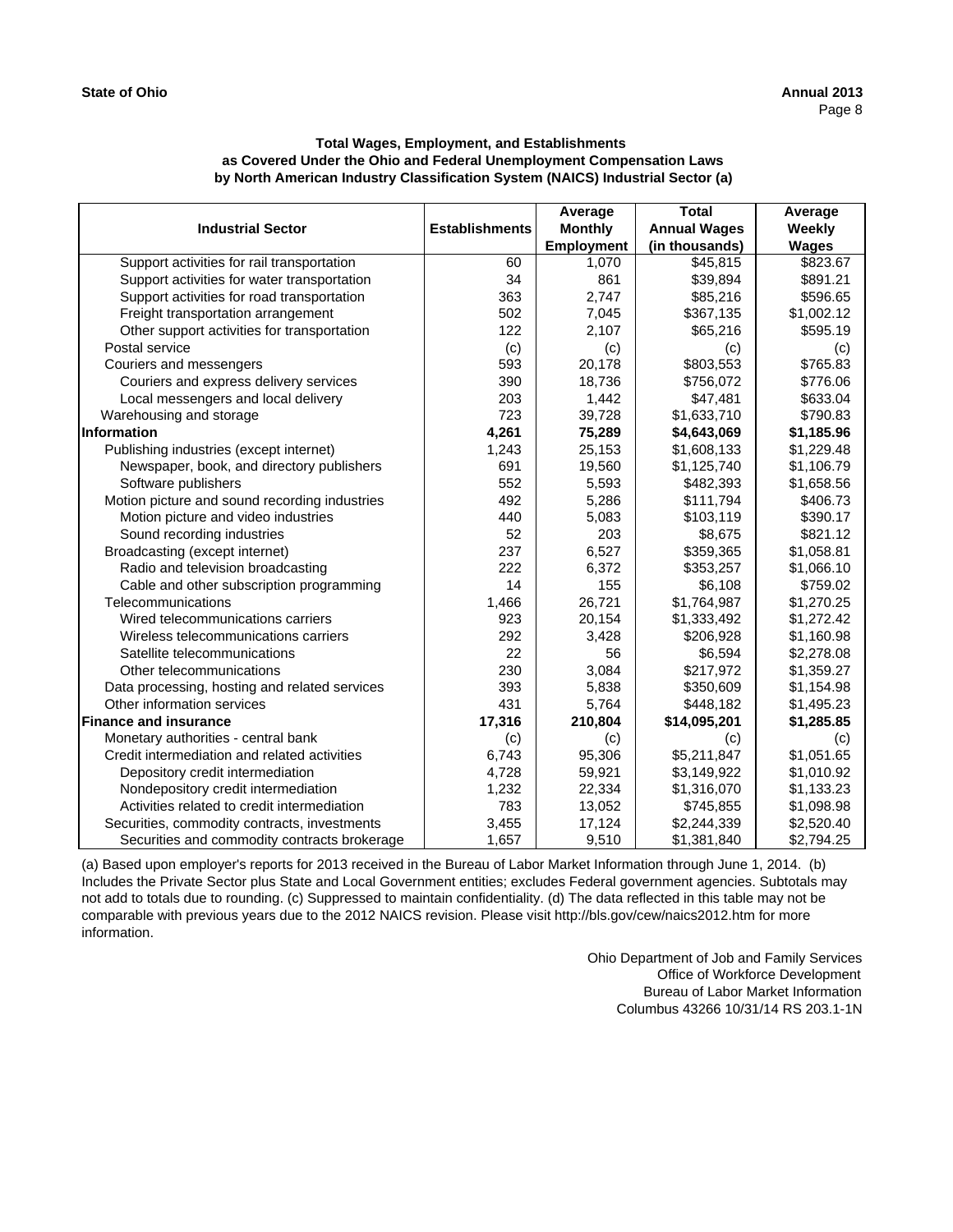| <b>Industrial Sector</b>                     | <b>Establishments</b> | Average<br><b>Monthly</b><br><b>Employment</b> | Total<br><b>Annual Wages</b><br>(in thousands) | Average<br>Weekly<br><b>Wages</b> |
|----------------------------------------------|-----------------------|------------------------------------------------|------------------------------------------------|-----------------------------------|
| Securities and commodity exchanges           | 8                     | 9                                              | \$1,099                                        | \$2,326.85                        |
| Other financial investment activities        | 1,790                 | 7,605                                          | \$861,400                                      | \$2,178.19                        |
| Insurance carriers and related activities    | 7,033                 | 97,403                                         | \$6,552,996                                    | \$1,293.79                        |
| Insurance carriers                           | 1,247                 | 61,933                                         | \$4,589,707                                    | \$1,425.15                        |
| Insurance agencies, brokerages, and related  | 5,786                 | 35,470                                         | \$1,963,289                                    | \$1,064.44                        |
| Funds, trusts, and other financial vehicles  | (c)                   | (c)                                            | (c)                                            | (c)                               |
| Insurance and employee benefit funds         | (c)                   | (c)                                            | (c)                                            | (c)                               |
| Other investment pools and funds             | 70                    | 56                                             | \$8,025                                        | \$2,780.56                        |
| Real estate and rental and leasing           | 10,096                | 59,435                                         | \$2,432,500                                    | \$787.06                          |
| Real estate                                  | 7,930                 | 41,131                                         | \$1,707,308                                    | \$798.25                          |
| Lessors of real estate                       | 3,248                 | 16,791                                         | \$622,714                                      | \$713.17                          |
| Offices of real estate agents and brokers    | 1,955                 | 5,889                                          | \$288,871                                      | \$943.37                          |
| Activities related to real estate            | 2,727                 | 18,451                                         | \$795,723                                      | \$829.35                          |
| Rental and leasing services                  | 2,044                 | 17,785                                         | \$690,331                                      | \$746.46                          |
| Automotive equipment rental and leasing      | 632                   | 6.178                                          | \$241,009                                      | \$750.19                          |
| Consumer goods rental                        | 841                   | 6,557                                          | \$191,034                                      | \$560.33                          |
| General rental centers                       | 175                   | 1,381                                          | \$50,803                                       | \$707.31                          |
| Machinery and equipment rental and leasing   | 398                   | 3,669                                          | \$207,485                                      | \$1,087.58                        |
| Lessors of nonfinancial intangible assets    | 122                   | 519                                            | \$34,862                                       | \$1,291.96                        |
| <b>Professional and technical services</b>   | 31,023                | 244,398                                        | \$16,407,868                                   | \$1,291.08                        |
| Professional and technical services          | 31,023                | 244,398                                        | \$16,407,868                                   | \$1,291.08                        |
| Legal services                               | 5,554                 | 34,037                                         | \$2,187,408                                    | \$1,235.87                        |
| Accounting and bookkeeping services          | 4,132                 | 30,673                                         | \$1,692,775                                    | \$1,061.31                        |
| Architectural and engineering services       | 3,681                 | 39,698                                         | \$2,709,130                                    | \$1,312.37                        |
| Specialized design services                  | 964                   | 6,521                                          | \$443,777                                      | \$1,308.81                        |
| Computer systems design and related services | 6,884                 | 53,711                                         | \$4,406,884                                    | \$1,577.87                        |
| Management and technical consulting services | 5,451                 | 26,969                                         | \$1,984,807                                    | \$1,415.29                        |
| Scientific research and development services | 679                   | 16,577                                         | \$1,424,303                                    | \$1,652.29                        |
| Advertising, PR, and related services        | 1,479                 | 14,028                                         | \$663,175                                      | \$909.13                          |
| Other professional and technical services    | 2,201                 | 22,184                                         | \$895,608                                      | \$776.37                          |
| Management of companies and enterprises      | 1,998                 | 132,821                                        | \$13,497,007                                   | \$1,954.19                        |
| Management of companies and enterprises      | 1,998                 | 132,821                                        | \$13,497,007                                   | \$1,954.19                        |
| <b>Administrative and waste services</b>     | 16,787                | 311,478                                        | \$9,625,768                                    | \$594.31                          |
| Administrative and support services          | 15,816                | 296,322                                        | \$8,848,824                                    | \$574.27                          |
| Office administrative services               | 1,491                 | 16,786                                         | \$1,164,581                                    | \$1,334.15                        |

(a) Based upon employer's reports for 2013 received in the Bureau of Labor Market Information through June 1, 2014. (b) Includes the Private Sector plus State and Local Government entities; excludes Federal government agencies. Subtotals may not add to totals due to rounding. (c) Suppressed to maintain confidentiality. (d) The data reflected in this table may not be comparable with previous years due to the 2012 NAICS revision. Please visit http://bls.gov/cew/naics2012.htm for more information.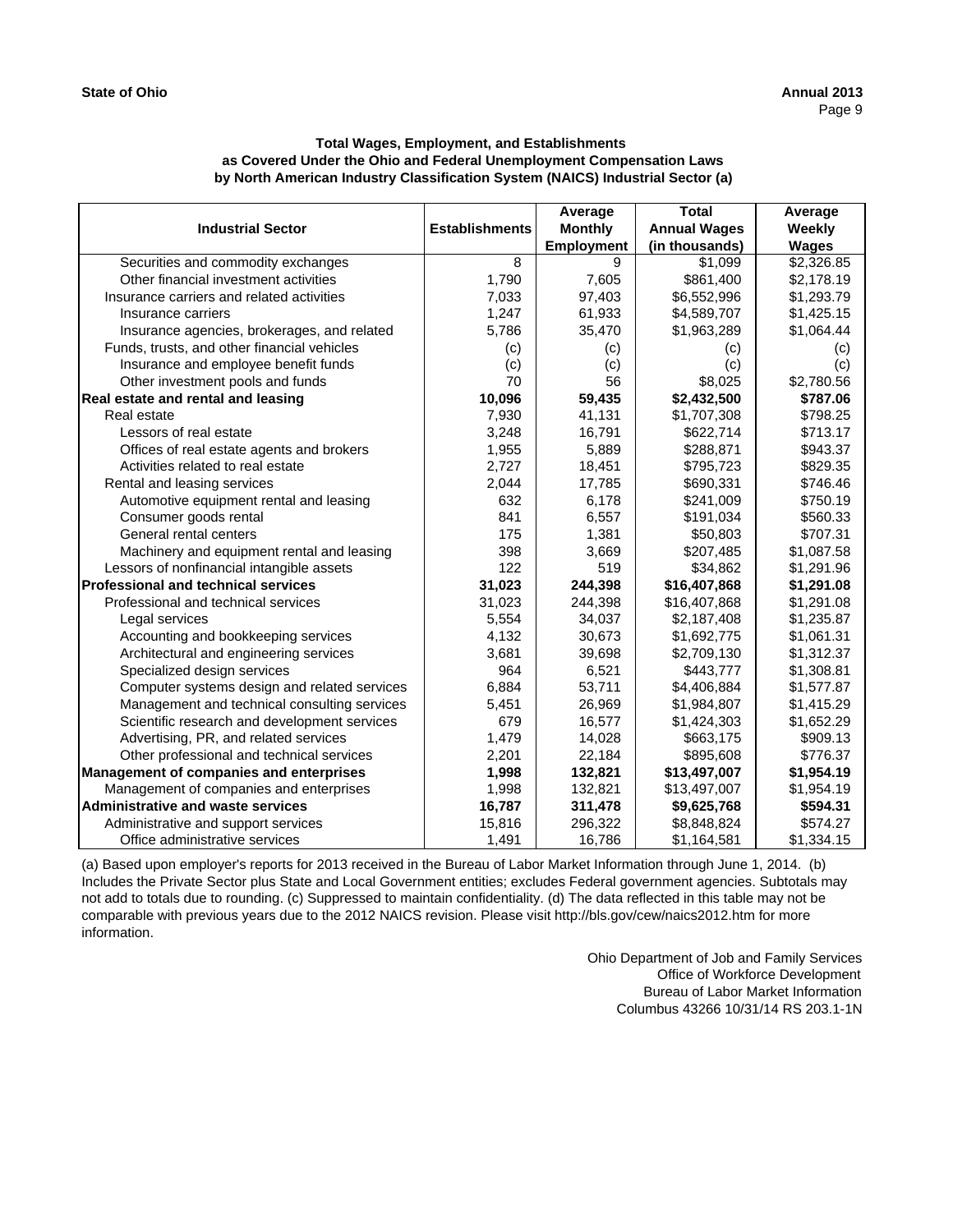| <b>Industrial Sector</b>                             | <b>Establishments</b> | Average<br><b>Monthly</b> | <b>Total</b><br><b>Annual Wages</b> | Average<br>Weekly |
|------------------------------------------------------|-----------------------|---------------------------|-------------------------------------|-------------------|
|                                                      |                       | <b>Employment</b>         | (in thousands)                      | <b>Wages</b>      |
| Facilities support services                          | 100                   | 3,266                     | \$133,230                           | \$784.40          |
| <b>Employment services</b>                           | 3,119                 | 134,939                   | \$3,514,758                         | \$500.90          |
| <b>Business support services</b>                     | 1,273                 | 37,818                    | \$1,355,685                         | \$689.38          |
| Travel arrangement and reservation services          | 621                   | 3,189                     | \$125,086                           | \$754.38          |
| Investigation and security services                  | 1,148                 | 22,986                    | \$576,417                           | \$482.25          |
| Services to buildings and dwellings                  | 7,317                 | 66,868                    | \$1,561,087                         | \$448.96          |
| Other support services                               | 748                   | 10,470                    | \$417,981                           | \$767.73          |
| Waste management and remediation services            | 971                   | 15,157                    | \$776,944                           | \$985.79          |
| Waste collection                                     | 389                   | 5,055                     | \$216,894                           | \$825.12          |
| Waste treatment and disposal                         | 171                   | 4,245                     | \$236,855                           | \$1,072.94        |
| Remediation and other waste services                 | 411                   | 5,856                     | \$323,195                           | \$1,061.33        |
| <b>Educational services</b>                          | 2,960                 | 92,339                    | \$3,169,982                         | \$660.19          |
| <b>Educational services</b>                          | 2,960                 | 92,339                    | \$3,169,982                         | \$660.19          |
| Elementary and secondary schools                     | 580                   | 34,522                    | \$953,036                           | \$530.90          |
| Junior colleges                                      | 67                    | 2,898                     | \$99,122                            | \$657.71          |
| Colleges and universities                            | 205                   | 35,504                    | \$1,629,702                         | \$882.71          |
| Business, computer and management training           | 282                   | 1,795                     | \$86,214                            | \$923.58          |
| Technical and trade schools                          | 309                   | 3,076                     | \$103,973                           | \$649.96          |
| Other schools and instruction                        | 1,171                 | 9,552                     | \$154,106                           | \$310.25          |
| Educational support services                         | 346                   | 4,991                     | \$143,828                           | \$554.21          |
| <b>Health care and social assistance</b>             | 28,492                | 758,490                   | \$31,987,390                        | \$811.00          |
| Ambulatory health care services                      | 19,571                | 253,944                   | \$13,217,236                        | \$1,000.92        |
| Offices of physicians                                | 6,885                 | 85,152                    | \$7,186,029                         | \$1,622.88        |
| Offices of dentists                                  | 4,152                 | 31,144                    | \$1,422,695                         | \$878.48          |
| Offices of other health practitioners                | 4,764                 | 30,219                    | \$1,118,505                         | \$711.81          |
| Outpatient care centers                              | 1,252                 | 26,910                    | \$1,235,161                         | \$882.71          |
| Medical and diagnostic laboratories                  | 697                   | 7,460                     | \$366,647                           | \$945.13          |
| Home health care services                            | 1,446                 | 60,825                    | \$1,483,736                         | \$469.12          |
| Other ambulatory health care services                | 375                   | 12,235                    | \$404,463                           | \$635.75          |
| Hospitals                                            | 271                   | 242,500                   | \$12,470,925                        | \$988.96          |
| General medical and surgical hospitals               | 203                   | 235,575                   | \$12,187,520                        | \$994.90          |
| Psychiatric and substance abuse hospitals            | 21                    | 1,970                     | \$70,252                            | \$685.88          |
| Other hospitals                                      | 47                    | 4,956                     | \$213,152                           | \$827.06          |
| Nursing and residential care facilities              | 3,466                 | 168,400                   | \$4,240,544                         | \$484.25          |
| Nursing care facilities (skilled nursing facilities) | 1,062                 | 100,922                   | \$2,687,214                         | \$512.06          |

(a) Based upon employer's reports for 2013 received in the Bureau of Labor Market Information through June 1, 2014. (b) Includes the Private Sector plus State and Local Government entities; excludes Federal government agencies. Subtotals may not add to totals due to rounding. (c) Suppressed to maintain confidentiality. (d) The data reflected in this table may not be comparable with previous years due to the 2012 NAICS revision. Please visit http://bls.gov/cew/naics2012.htm for more information.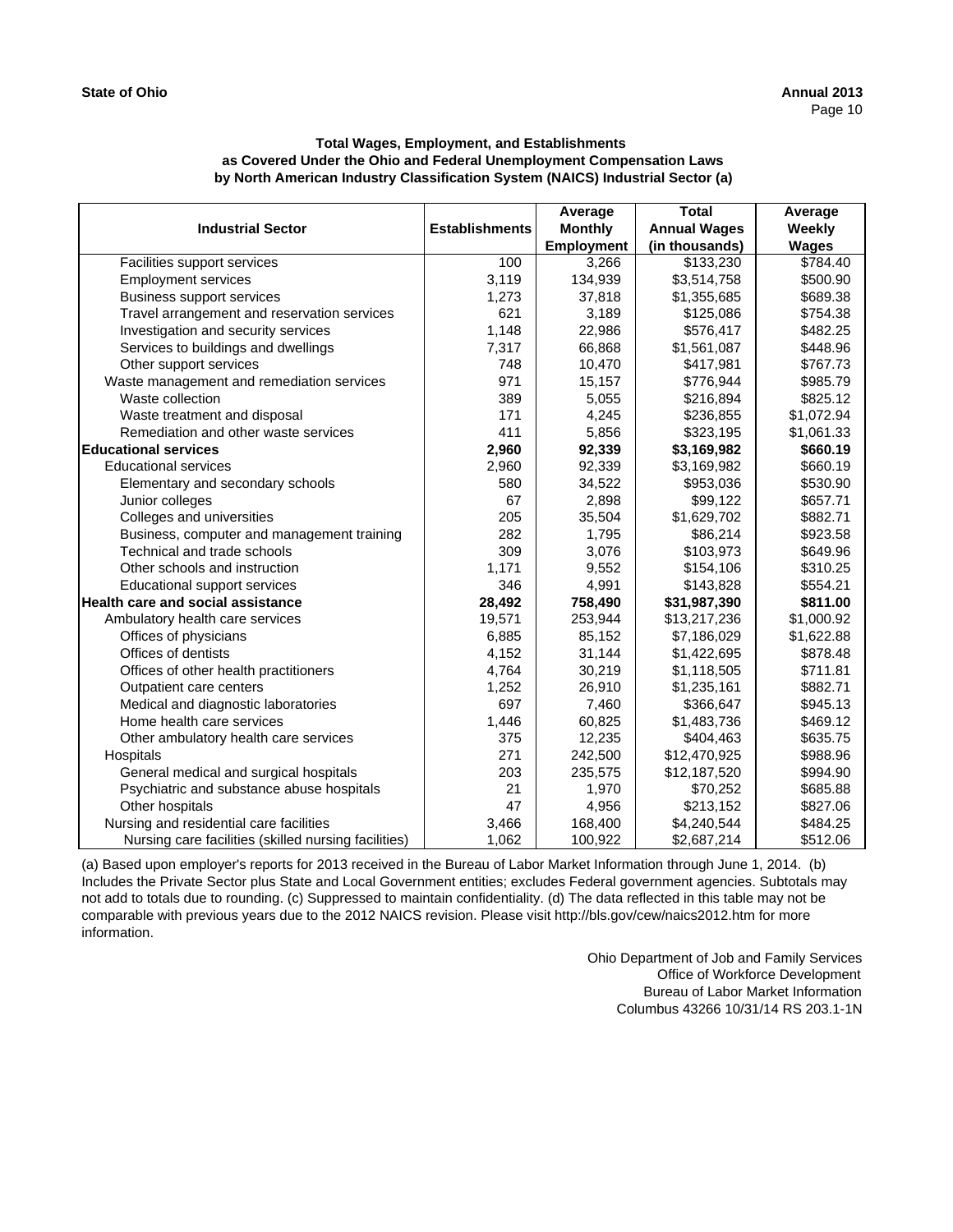|                                               |                       | Average           | <b>Total</b>        | Average      |
|-----------------------------------------------|-----------------------|-------------------|---------------------|--------------|
| <b>Industrial Sector</b>                      | <b>Establishments</b> | <b>Monthly</b>    | <b>Annual Wages</b> | Weekly       |
|                                               |                       | <b>Employment</b> | (in thousands)      | <b>Wages</b> |
| Residential mental health facilities          | 1,487                 | 28,709            | \$638,600           | \$427.77     |
| Continuing care, assisted living facilities   | 706                   | 34,763            | \$807,768           | \$446.87     |
| Other residential care facilities             | 211                   | 4,006             | \$106,961           | \$513.42     |
| Social assistance                             | 5,184                 | 93,645            | \$2,058,686         | \$422.77     |
| Individual and family services                | 2,034                 | 47,486            | \$1,134,935         | \$459.62     |
| Emergency and other relief services           | 373                   | 5,315             | \$153,227           | \$554.42     |
| Vocational rehabilitation services            | 279                   | 10,046            | \$211,634           | \$405.13     |
| Child day care services                       | 2,498                 | 30,799            | \$558,889           | \$348.96     |
| Arts, entertainment, and recreation           | 3,783                 | 73,081            | \$2,114,426         | \$556.40     |
| Performing arts and spectator sports          | 893                   | 13,161            | \$998,498           | \$1,459.00   |
| Performing arts companies                     | 174                   | 2,566             | \$90,888            | \$681.10     |
| Spectator sports                              | 146                   | 4,736             | \$703,868           | \$2,858.13   |
| Promoters of performing arts and sports       | 275                   | 4,826             | \$171,937           | \$685.10     |
| Agents and managers for public figures        | 58                    | 169               | \$7,548             | \$861.08     |
| Independent artists, writers, and performers  | 241                   | 864               | \$24,256            | \$539.98     |
| Museums, historical sites, zoos, and parks    | 167                   | 6,279             | \$172,201           | \$527.40     |
| Amusements, gambling, and recreation          | 2,722                 | 53,641            | \$943,726           | \$338.33     |
| Amusement parks and arcades                   | 99                    | 6,129             | \$108,871           | \$341.58     |
| Gambling industries                           | 88                    | 6,833             | \$209,701           | \$590.19     |
| Other amusement and recreation industries     | 2,535                 | 40,679            | \$625,155           | \$295.54     |
| <b>Accommodation and food services</b>        | 23,599                | 444,495           | \$6,429,828         | \$278.17     |
| Accommodation                                 | 1,691                 | 34,531            | \$661,352           | \$368.31     |
| Traveler accommodation                        | 1,446                 | 32,746            | \$632,214           | \$371.29     |
| RV parks and recreational camps               | 206                   | 1,528             | \$24,943            | \$314.00     |
| Rooming and boarding houses                   | 39                    | 258               | \$4,196             | \$312.63     |
| Food services and drinking places             | 21,907                | 409,963           | \$5,768,476         | \$270.60     |
| Special food services                         | 1,180                 | 16.847            | \$316,999           | \$361.87     |
| Drinking places (alcoholic beverages)         | 2,421                 | 14,382            | \$180,867           | \$241.85     |
| Restaurants and other eating places           | 18,306                | 378,734           | \$5,270,611         | \$267.62     |
| Other services (except public administration) | 25,324                | 152,149           | \$4,190,526         | \$529.66     |
| Repair and maintenance                        | 7,842                 | 43,212            | \$1,593,956         | \$709.37     |
| Automotive repair and maintenance             | 5,762                 | 30,843            | \$1,018,189         | \$634.85     |
| Electronic equipment repair and maintenance   | 459                   | 2,523             | \$131,204           | \$1,000.13   |
| Commercial machinery repair and maintenance   | 1,075                 | 7,626             | \$377,635           | \$952.29     |

(a) Based upon employer's reports for 2013 received in the Bureau of Labor Market Information through June 1, 2014. (b) Includes the Private Sector plus State and Local Government entities; excludes Federal government agencies. Subtotals may not add to totals due to rounding. (c) Suppressed to maintain confidentiality. (d) The data reflected in this table may not be comparable with previous years due to the 2012 NAICS revision. Please visit http://bls.gov/cew/naics2012.htm for more information.